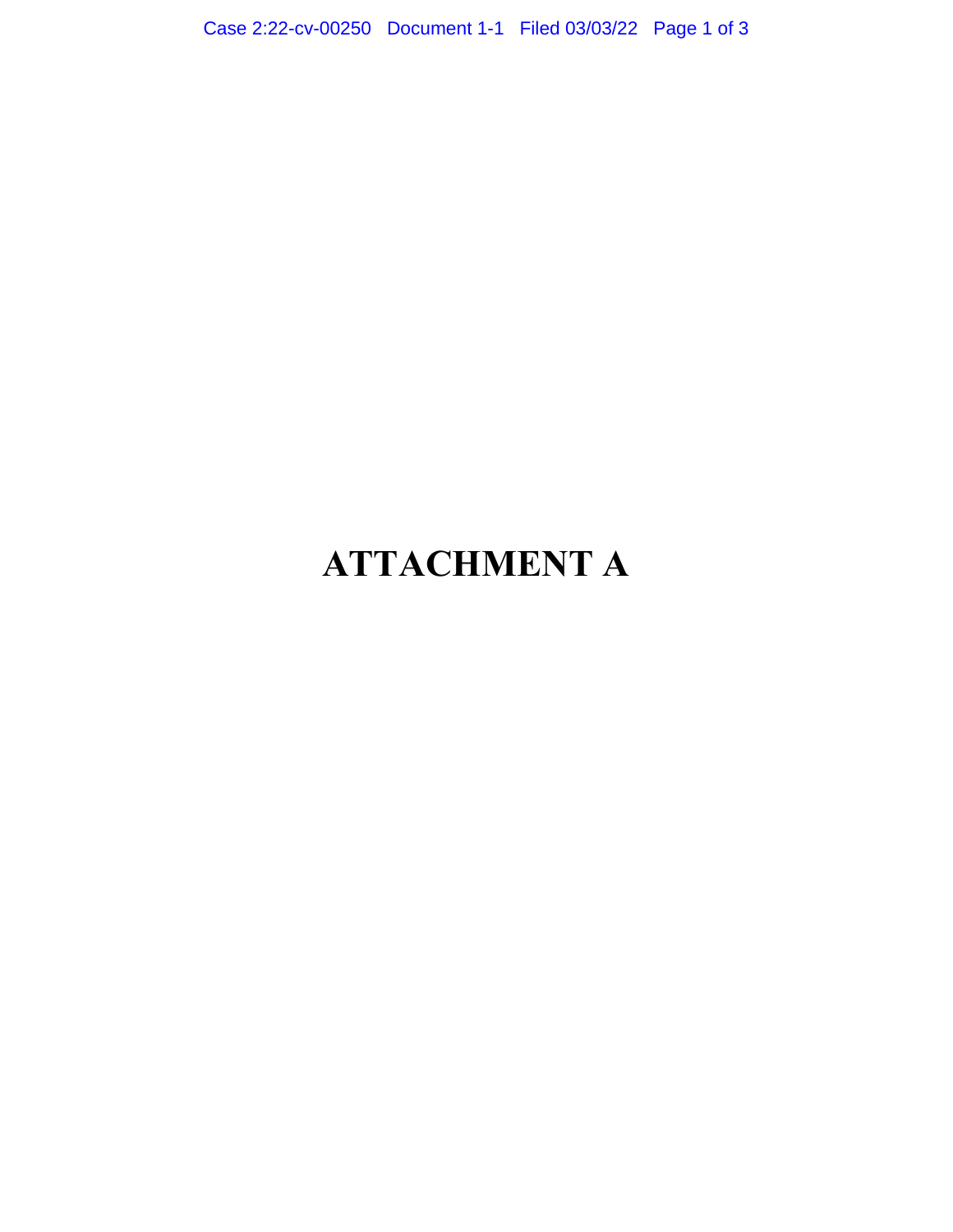

BRICKLIN & NEWMAN LLP lawyers working for the environment

Reply to: Seattle Office

August 31, 2021

FOIA Coordinator and the coordinator and the coordinator and the coordinator of the coordinator of the coordinator  $\alpha$  or  $\alpha$  and  $\alpha$  or  $\alpha$  or  $\alpha$  or  $\alpha$  or  $\alpha$  or  $\alpha$  or  $\alpha$  or  $\alpha$  or  $\alpha$  or  $\alpha$  or  $\alpha$  or  $\$ Navy Region Northwest 1100 Hunley Road Silverdale, WA 98315-1100

## Re: FREEDOM OF INFORMATION ACT REQUEST

Dear Commanding Officer and FOIA Coordinator:

I am requesting records under the Freedom of Information Act on behalf of Citizens of the Ebey's Reserve for a Healthy, Safe and Peaceful Environment ("COER"). This Freedom of Information Act request pertains to the EA-18G Growler noise monitoring study conducted pursuant to congressional direction in the National Defense Authorization Act ("NDAA") for Fiscal Year 2020. COER requests the following records:

- 1. All records related to and including the EA-18G Growler noise monitoring study conducted pursuant to congressional direction in the National Defense Authorization Act ("NDAA") for Fiscal Year 2020, including but not limited to: the noise monitoring study plan itself, type and models of equipment being used, resolution and type of raw sound data (*i.e.*, time resolution, frequency ranges, sound level weightings, audio sampling rate) being collected, how corresponding flight activity (*i.e.*, number of aircraft and their relative position) is being documented and assessed, the monitoring sites/locations, the periods of time and times of day all monitoring units are deployed during sampling weeks, methods for calculation of all noise metrics, the sampling scheme being used to represent flight types, flight activity, associated meteorological conditions under which they will be operated, and methods being used to associate the sound data with the corresponding flight type/track for the purpose of calculating the ensonified area, and dates anticipated for the report/publication to be completed and publicly available.
- 2. A copy of all raw data collected during each completed sampling quarter for all 11 locations on Whidbey Island, as well as data from the monitoring (including coordinated observer data) of the three semi-permanent locations on the Olympic Peninsula, Port Townsend, and Lopez Island. Data should be categorized by date, diel time (24-hour clock), site/location, and type of data: sound level measurements, audio sound recording, on-the-ground